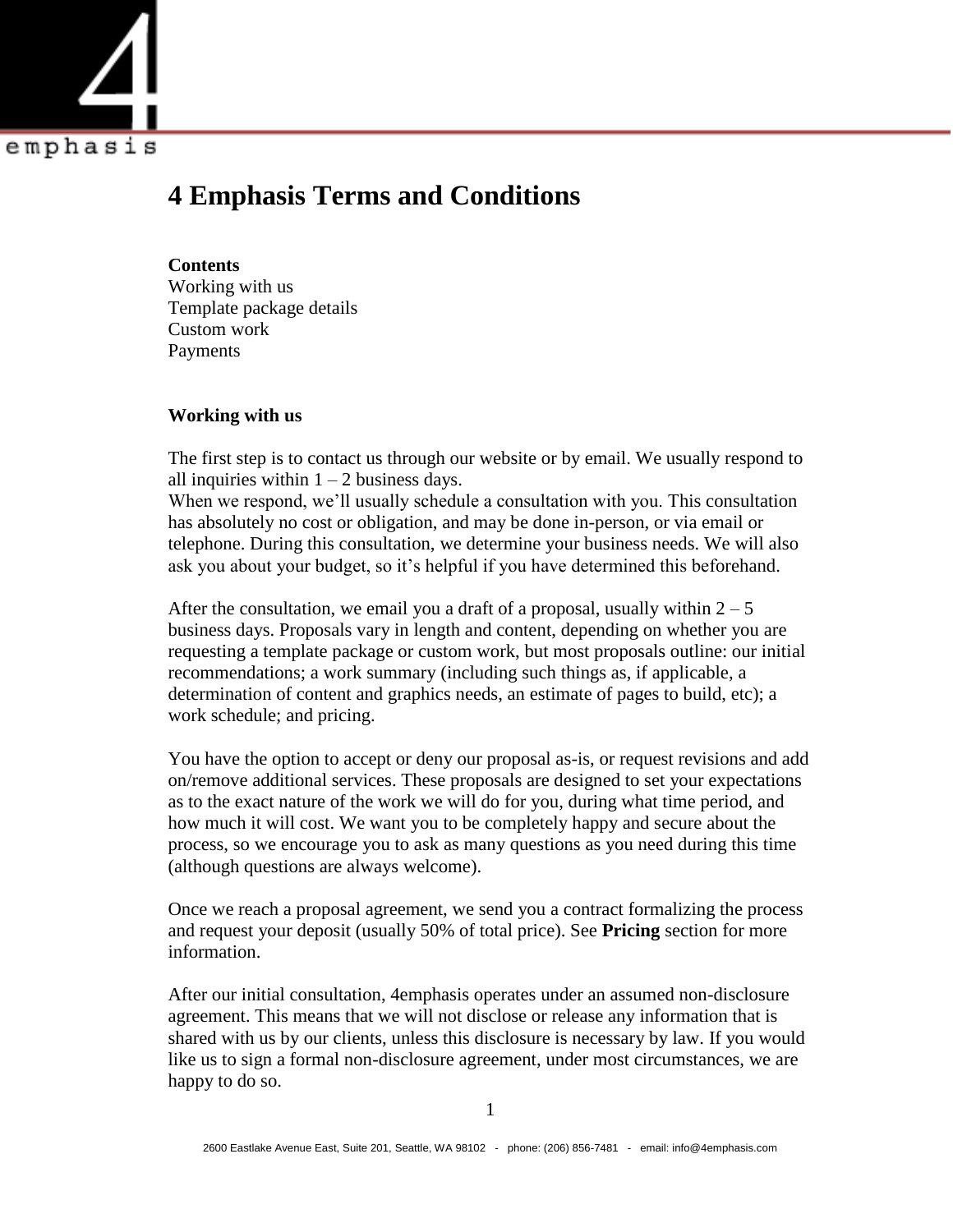

Once final payment is received, and work is completed and released to you, we would like to be able to use a snapshot (web capture) of our work for our portfolio. We will also link to your live site from this snapshot. We assume the rights to do this, unless you inform us in writing otherwise.

## **Template packages**

Our template packages are designed to be affordable ways to quickly and effectively get a stylish web presence. In order to keep these packages affordable, there are limitations on what is included and what is required from you before launch.

Each basic template package includes:

- Your choice of templates from our existing template design catalog
- The web pages included in the package\*
- Basic customization of template design:
	- o Background and foreground colors
		- o Font choice
		- o Insertion of your logo
- Editing and proofing of your text for the website
- Basic search engine optimization
- One tutoring session on maintaining your site, lasting approximately 30 minutes, done in-person, or via email, instant messaging service, or telephone.
- Delivery of your ready-to-upload site via CD (via mail) or ZIP file (via email) with printed instructions

Before launch, we need from you (unless additional design or writing work is added on to the basic package):

- A resizable, high quality digital copy of your logo (acceptable in PSD, GIF, JPG, or TIFF)
- Portfolio sites only: resizable, high quality digital copies of your images (in any of the above formats)
- Final text for each included page

Basic template packages do not include:

- Any new or additional design work
- Custom icons
- Content writing
- Watermarking of images
- **FTP** of site to host
- $\blacksquare$  Printing
- Ongoing maintenance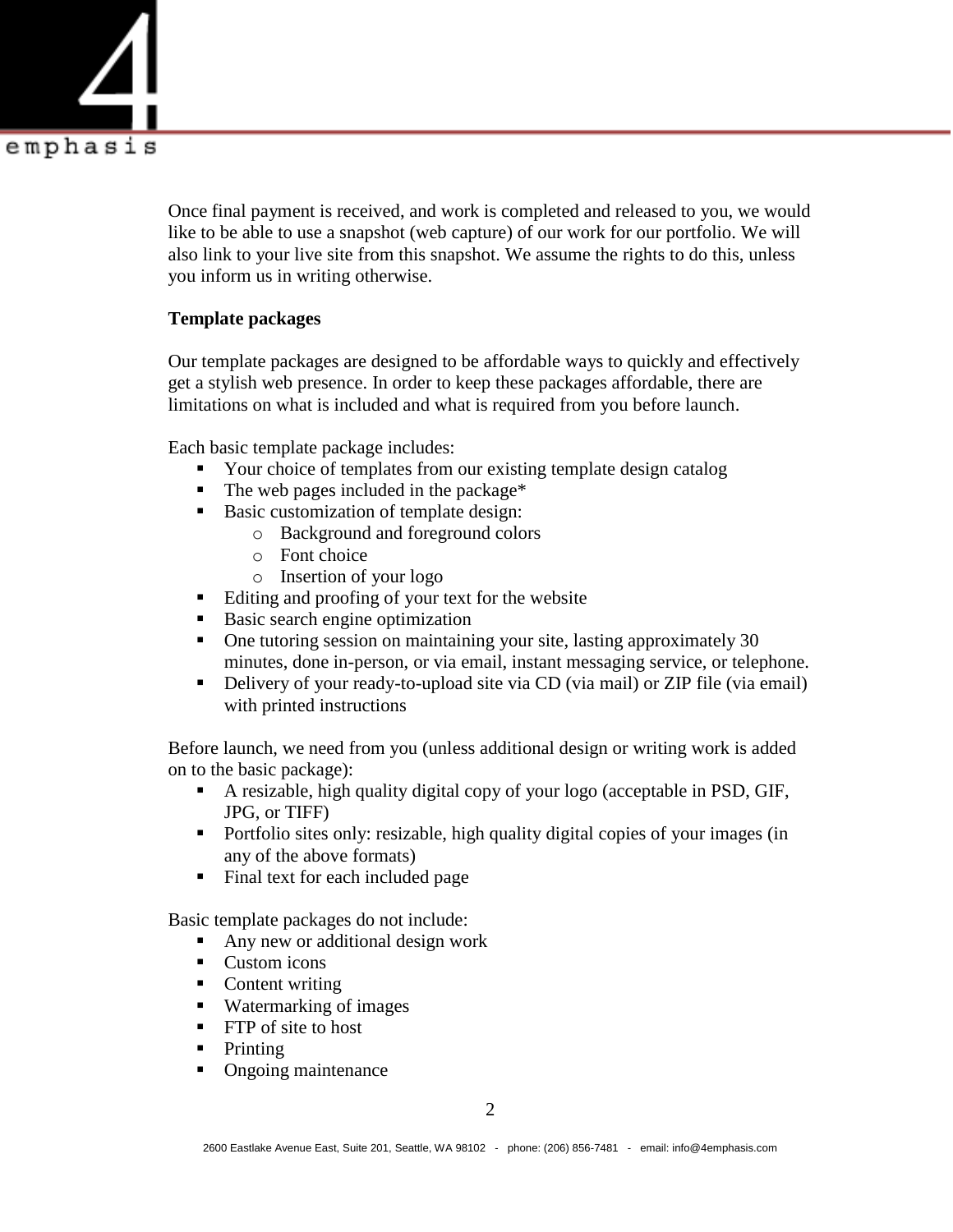

- Ongoing help or tutoring
- Web hosting, or set up of hosting and email
- Domain name or SSL certificate (if needed)

You can include any of our a la carte/addons or custom work to your basic template package at any time before final release. Adding on options or custom work does affect your price, and we would issue you a new contract/work statement reflecting these changes.

\*In the header of each template page, there will be a commented (invisible to users) attribution to 4emphasis. You agree to not change, alter, or delete this attribution when using our template pages.

## **Custom work**

Because custom work can run the gamut from a one-time logo design to the complete planning, building, and maintenance of a complex website, the consultation will be really important. This is the time in which we help determine how to make your dreams a reality on your budget. Each contract for custom projects is carefully tailored to set and manage expectations, responsibilities, schedules, and pricing. Please see **Working with us** for more information on what to expect when you contact us, and see **Payments** for information on pricing.

The rights for all custom work reverts to you upon receipt of final payment.

## **Payments**

4emphasis requires a deposit before work begins. This deposit is usually 50% of your total price. In some cases, we will accept payment plans, although work would not begin on your site until at least 50% of the total bill is received.

Once you have signed and returned your final contract along with your deposit, your rates are locked into that price, even though 4emphasis' rates may increase during that time.

We make every attempt to stay within the total price outlined in your contract. If the situation arises where we need to charge you additional fees or hours, we will inform you beforehand. Situations warranting this are rare, but can happen. In our experience, this happens if:

■ You add on additional services